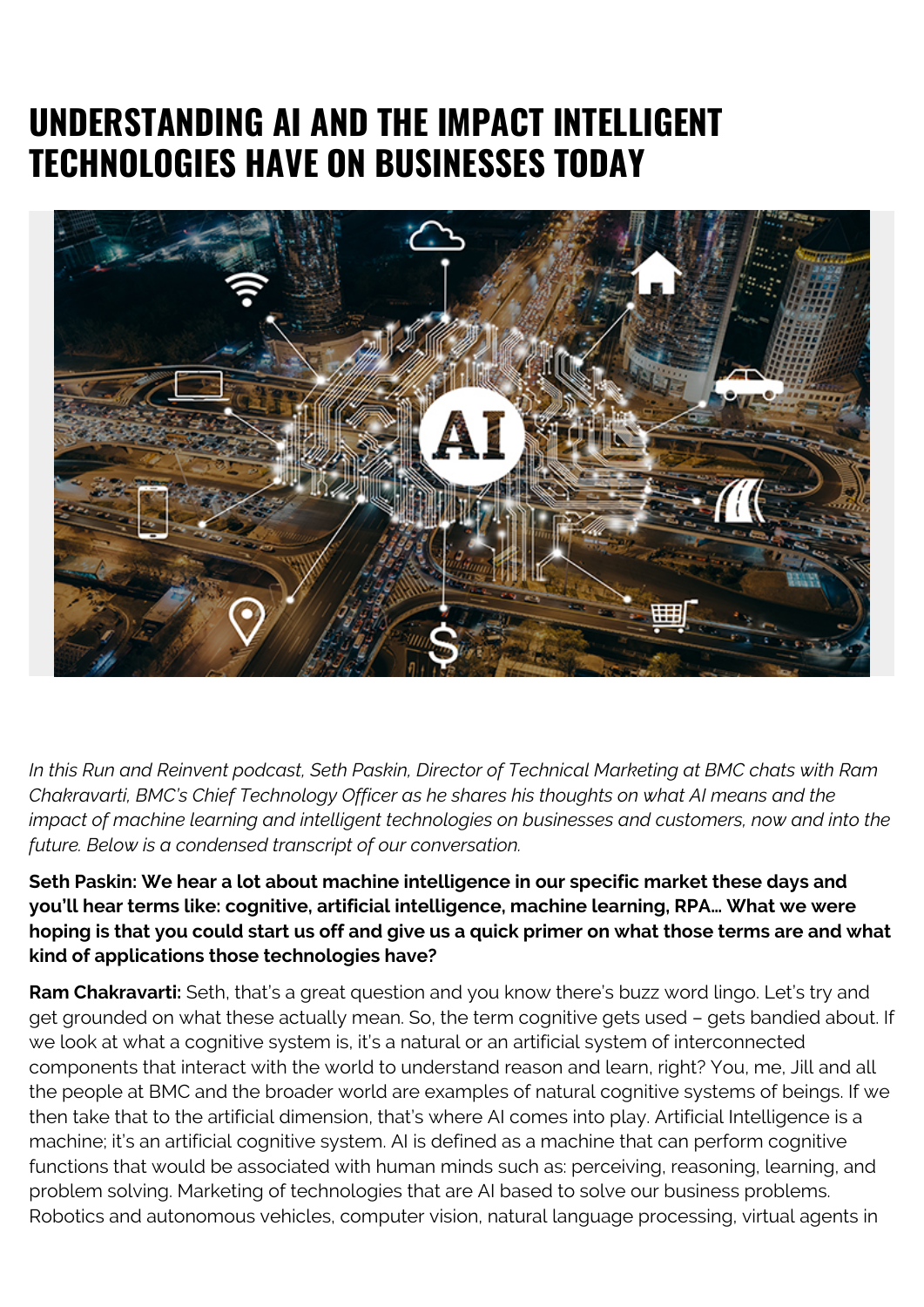machine learning, are examples of said technologies.

If we flip to the next part or dimension, machine learning. What is machine learning? If we double click into a subset of AI, machine learning is a branch of AI that is categorized by training systems rather than programming them as would typically be done in a traditional programming language. You get a set of input and then you basically learn from processing that set of input and apply the learnings, and then are you able to provide an observable output. An observable output, again, reinforces in some cases what you've learned, plays it back. It's about learning and then providing better responses. What is the use of machine learning? Practically most recent advances in AI have been done by applying machine learning to very large data sets. Machine learning algorithms typically detect patterns and learn how to make predictions and recommendations. But processing data and experiences, rather than by destining explicit programming instructions. This is a huge area of focus and the cool thing about this is that the algorithms are also adapt and response to new data and experiences to improve our efficacy over time. I'll just give you a, what do you call, a spoiler alert, but not really. It's a huge area of focus for BMC but we'll talk more about that later.

Let's go to deep learning, it's a subset of machine learning. Which uses layers of information processing to create knowledge from a set of algorithms. This is typically used in facial recognition, voice recognition, and image classification.

And I think lastly you mentioned the RPA (Robotic Process Automation). That's another one that's super popular in a whole bunch of companies. Think of RPA – my lay person's definition of RPA is its screen scrapers on steroids, but that notwithstanding, if we step back and look at the definition is it's a technical capability that allows one to conduct a transaction in any software application. This could be a custom application, an ERP cart, a CRM, websites, and what have you. But the fundamental point of this is that it transacts with a software application in a humancentric way to automate complex rule-based work. Where we are in the industry is what I call RPA 3.0. There are many popular windows out there. And RPA 3.0 is about infusing AI and ML into traditional robotic process automation to get to what is now being termed either as Intelligent Process Automation or Cognitive Process Automation.

**Seth: Wow. Well, thank you for that clarification, disambiguation of those terms. Sounds like there's applications individually for each one and they interact and can also complement each other, depending on the use case. I wanted to ask this, some of these technologies, particularly machine learning, have been around for a long time. What is it about now, what's the tipping point, or what's changed recently that we start to see this sort of broader adoption of these technologies in the IT space?**

**Ram:** Let's talk about the broader technology revolution and then double click on the machine learning piece by itself. I think, you guys I'm sure have heard of this, but there are pundits across the industry talking about us being in the midst of a fourth Industrial Revolution, right? So, if you recall

the first Industrial Revolution was about the steam power, second was electricity in the early  $19<sup>th</sup>$ 

century, steam power being in the 18<sup>th</sup> century and the third one was, pretty much most of us had a genesis from a career standpoint, which is the computing revolution, which was the latter half of the

20<sup>th</sup> century. And now as we get to the fourth one, we are in the connectivity Industrial Revolution because of the fourth, and what we mean by connectivity is that our new business models, based on game-changing, differentiated technology, I mean game-changing but strict technology differentiated connector would be what I call experience innovation, real-time data and analytics as